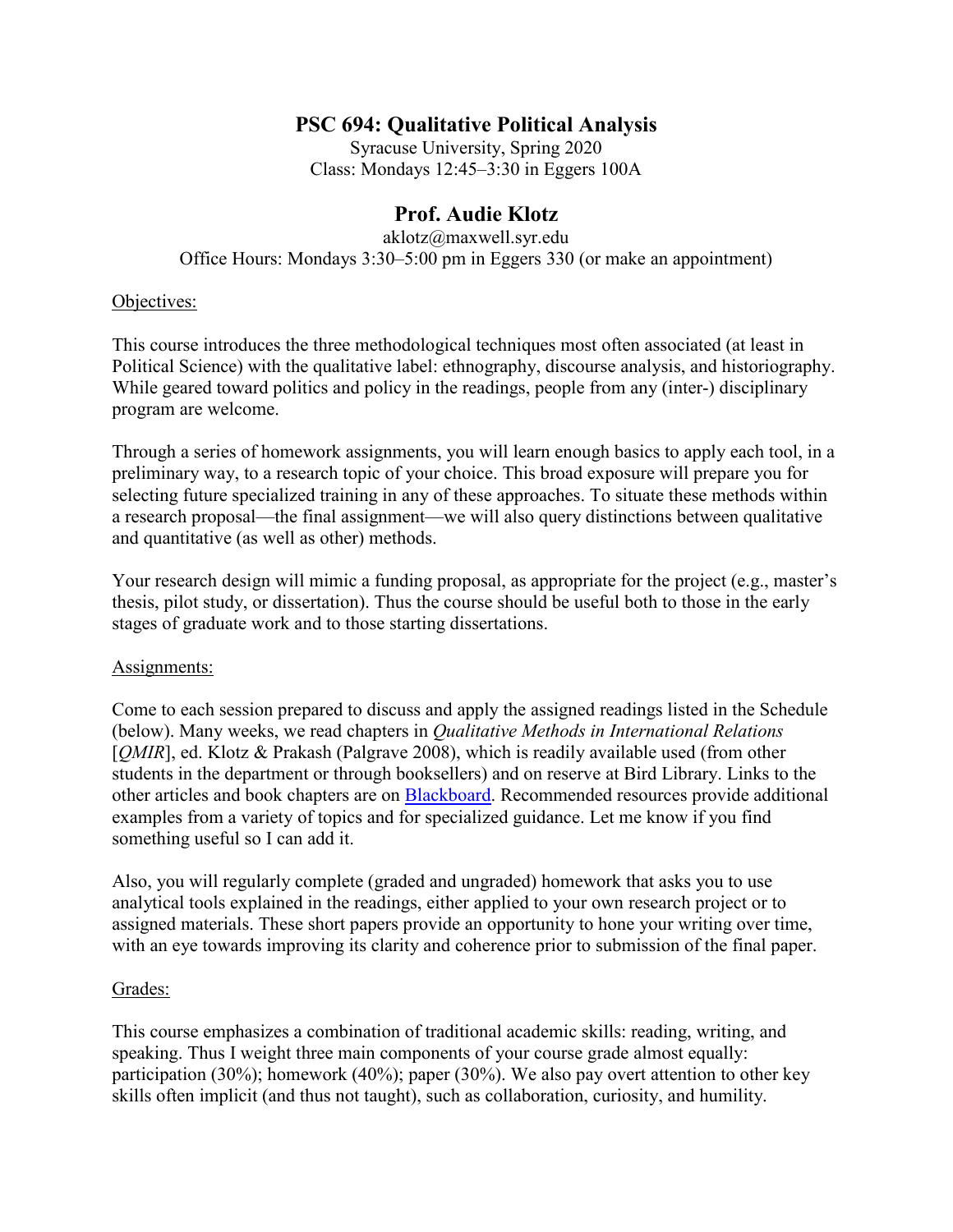## *Participation: 30%*

Participation requires, at minimum, regular attendance. If you anticipate missing class for officially-sanctioned reasons, let me know in advance, with supporting documentation when appropriate. Register any religious holidays via MySlice during the first two weeks of the semester, then confirm alternative deadlines for any assignments. If you are ill, please send me an email once possible, and check Blackboard for any announcements or in-class exercises that you may have missed.

Active engagement in discussion also involves more than your physical presence. At its most basic, "research" centers on asking questions, not offering opinions. How we talk also makes a huge difference – engagement entails mindfulness, listening, and respectful responses. You need these same skills to be an effective interviewer. I will ask you to identify at least one aspect of engagement that you would like to improve during the semester. See me during office hours or make an appointment if you want mid-semester feedback.

Please silence and stash phones. Because some people prefer to make notes directly on digital readings, you can use laptops or other devices in class *if* you avoid distractions. Best to use airplane mode. However, a growing literature underscores the value of taking hand-written notes, on readings and in class. Also, effective note-taking is another essential detail of employing many qualitative techniques; keep in mind that what you prefer might not be feasible in your research setting.

## *Practice: 40%*

You will complete a series of short writing assignments, geared towards the application of various methodological approaches. In addition to four ungraded memos, you will submit four graded exercises  $(\sim 10\%$  each). Together, these "practice" activities will help you to select two tools as the essential building blocks for your research proposal.

Each assignment is due in class, as indicated in the Schedule, unless otherwise indicated. Keep in mind that these are preliminary forays into what might be completely unfamiliar techniques. Therefore, it is appropriate to have unanswered questions or incomplete results. These need not be lengthy papers—perhaps even just one concise paragraph, depending on what you have to say. Be prepared to share your insights and unresolved issues.

Late homework will not receive full credit, because these assignments inform in-class discussion, but it is *always* better to turn in something. Any ungraded homework (e.g., memos) will factor into your participation grade, otherwise same procedures apply.

### *Paper: 30%*

The final paper will be a research design, with a strict maximum of 10 pages, in the format of a funding proposal. I will distribute guidelines and rubric early in the semester. Talk to me *before*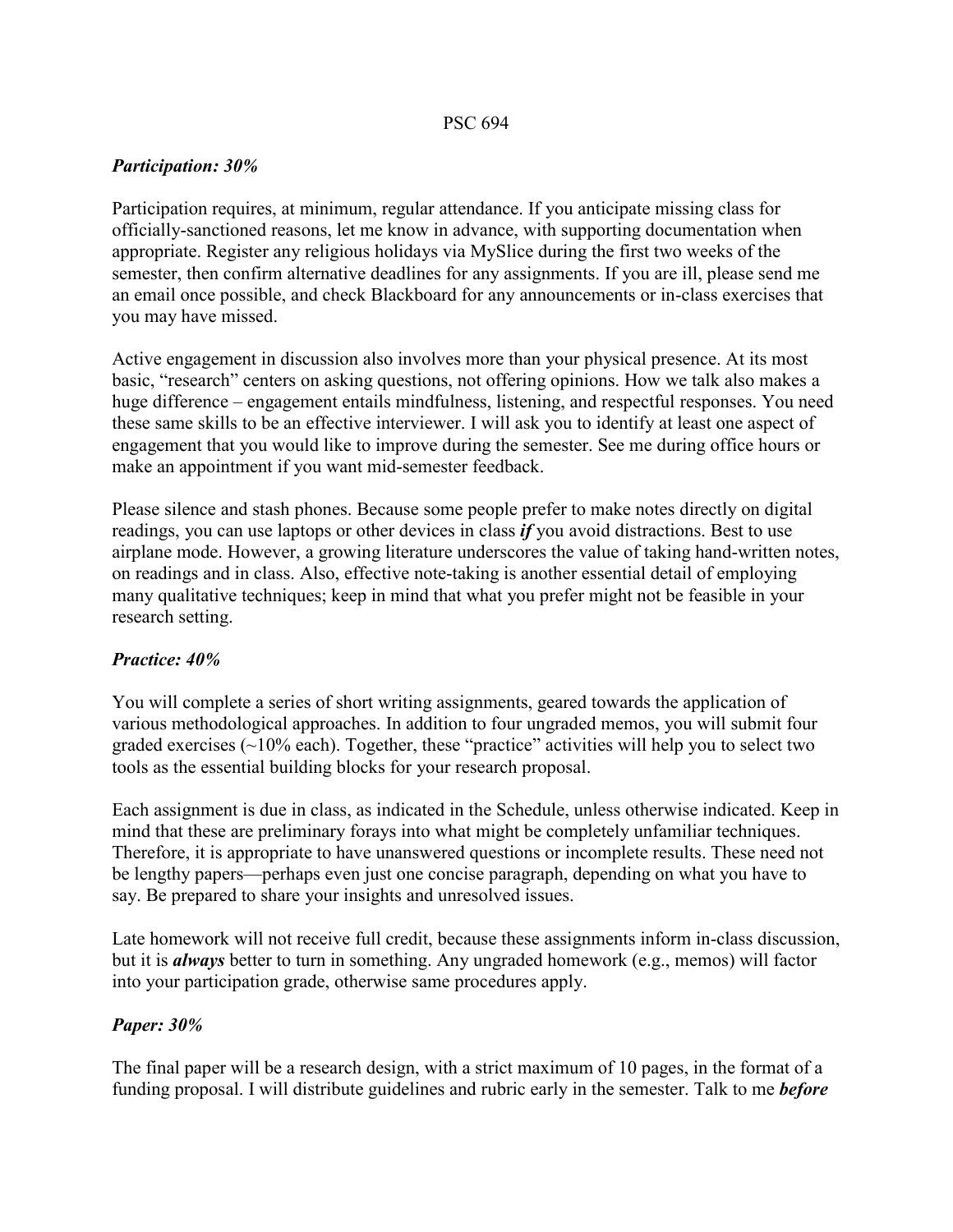the due date if you anticipate difficulty meeting the submission deadline. To facilitate feedback, you will submit the final paper via TurnItIn on Blackboard. These papers will become part of the Turnitin.com reference database solely for the purpose of detecting plagiarism. While I do not anticipate any plagiarism issues, note that university policies that govern [academic integrity](https://class.syr.edu/academic-integrity/policy/) include serious sanctions for dishonesty of any sort, especially at the graduate level.

### Accommodations:

If you might qualify for a disability-related accommodation, contact the [Office of Disability](https://disabilityservices.syr.edu/)  [Services.](https://disabilityservices.syr.edu/) After they provide you with an Accommodation Authorization Letter, we can make suitable arrangements.

## **Schedule**

January 13: Introduction

January 20: No class—Martin Luther King, Jr., (MLK) holiday

# *Part 1: Research Design*

### January 27: Cultures of Inquiry

What distinguishes "qualitative" research? Is it inherently historical and interpretive, rather than scientific? Does it privilege induction over deduction? Can we make only certain types of inferences?

- $\triangleright$  Memo 1 due in class.
- o Brooke Ackerly, "Feminist Curb Cutting," *QMIR*.
- o Pauline Rosenau, "Into the Fray," Post-Modernism and the Social Sciences: Insights, Inroads, and Intrusions (Princeton 1992), pp. 3-24.
- o Gary King, Robert Keohane, and Sidney Verba, "The *Science* of Social Science," *Designing Social Inquiry* (Princeton 1994), pp. 3-33.
- o Daniel Little, *Varieties of Social Explanation* (Westview 1991), pp. 1-9.

### February 3: Core Concepts

What research questions we ask, and how we ask them, depends in part on our key concepts. The definition of these concepts also shapes subsequent decisions about methodology. In turn, choices about methodology can shape the definition of concepts.

 $\triangleright$  Memo 2 due in class.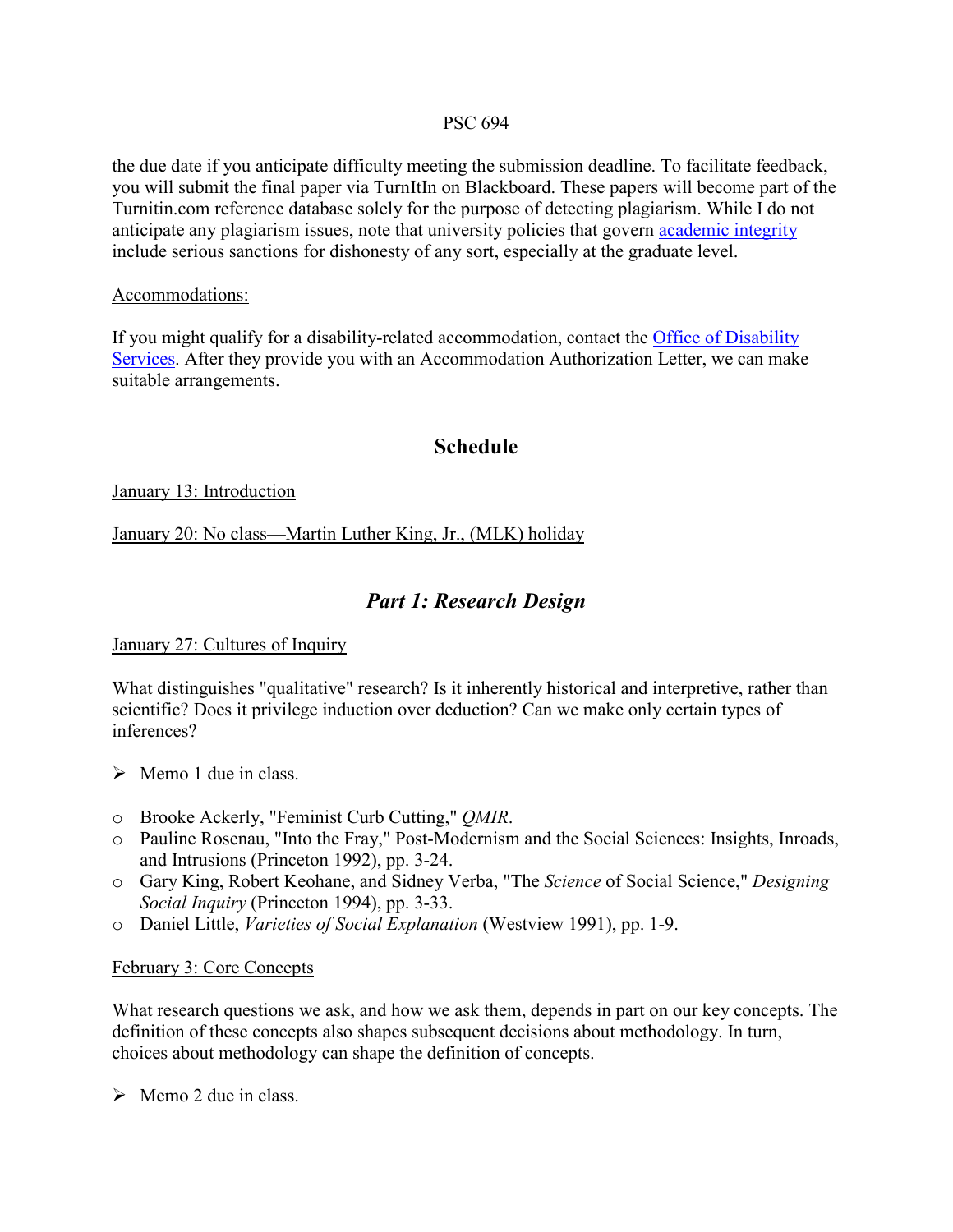- o Giovanni Sartori, "Concept Misformation in Comparative Politics," *American Political Science Review* 64 (4), December 1970: 1033-53.
- o Susanne Hoeber Rudolph, "The Imperialism of Categories: Situating Knowledge in a Globalizing World," *Perspectives on Politics* 3 (1), March 2005: 5-14.
- o Anna Leader, "Thinking Tools," *QMIR*.
- o Robert Adcock and David Collier, "Measurement Validity: A Shared Standard for Qualitative and Quantitative Research," *American Political Science Review* 95 (3), September 2001: 529-46.

## February 10: Case Studies

Some people equate qualitative methods with case study analysis, but nothing inherent in comparison determines the number of cases or how we analyze those cases. What do you seek to achieve through comparison, what it is that you will compare, and how many cases should you select?

- o Benedict Anderson, "Frameworks of Comparison," *London Review of Books* 38 (2), 21 January 2016: 15-18.
- o Audie Klotz, "Case Selection," *QMIR*.
- o Dan Slater and David Ziblatt, "The Enduring Indispensability of the Controlled Comparison," *Comparative Political Studies* 46 (10), October 2013: 1301-27.
- o James Mahoney and Gary Goertz, "The Possibility Principle: Choosing Negative Cases in Comparative Research," *American Political Science Review* 98 (4), November 2004: 653-69.

# *Part 2: Classic Qualitative Tools*

February 17: Ethnography (I)

Political scientists, thanks to (mis-) reading Clifford Geertz, typically think of ethnography as a tool of observation used by anthropologists to produce "thick descriptions" of "natives" in "villages." This caricature inadequately characterizes the practices of anthropologists or the scope of their research. How might we need to adapt (or correct our understandings of) ethnography in order to apply it in political settings? In what ways does it matter that participantobservation requires relationships with the people we research?

- $\triangleright$  Homework 1 due in class.
- o Clifford Geertz, "From the Native's Point of View: On the Nature of Anthropological Understanding," in *Interpretive Social Science: A Reader*, ed. Paul Rabinow and William Sullivan (California 1979), pp. 225-41.
- o Hugh Gusterson, "Ethnography," *QMIR*.
- o Andrea Louise Campbell, "Family Story as Political Science: Reflections on Writing *Trapped in America's Safety Net*," *Perspectives on Politics* 13 (4), 2015, 1043-1052.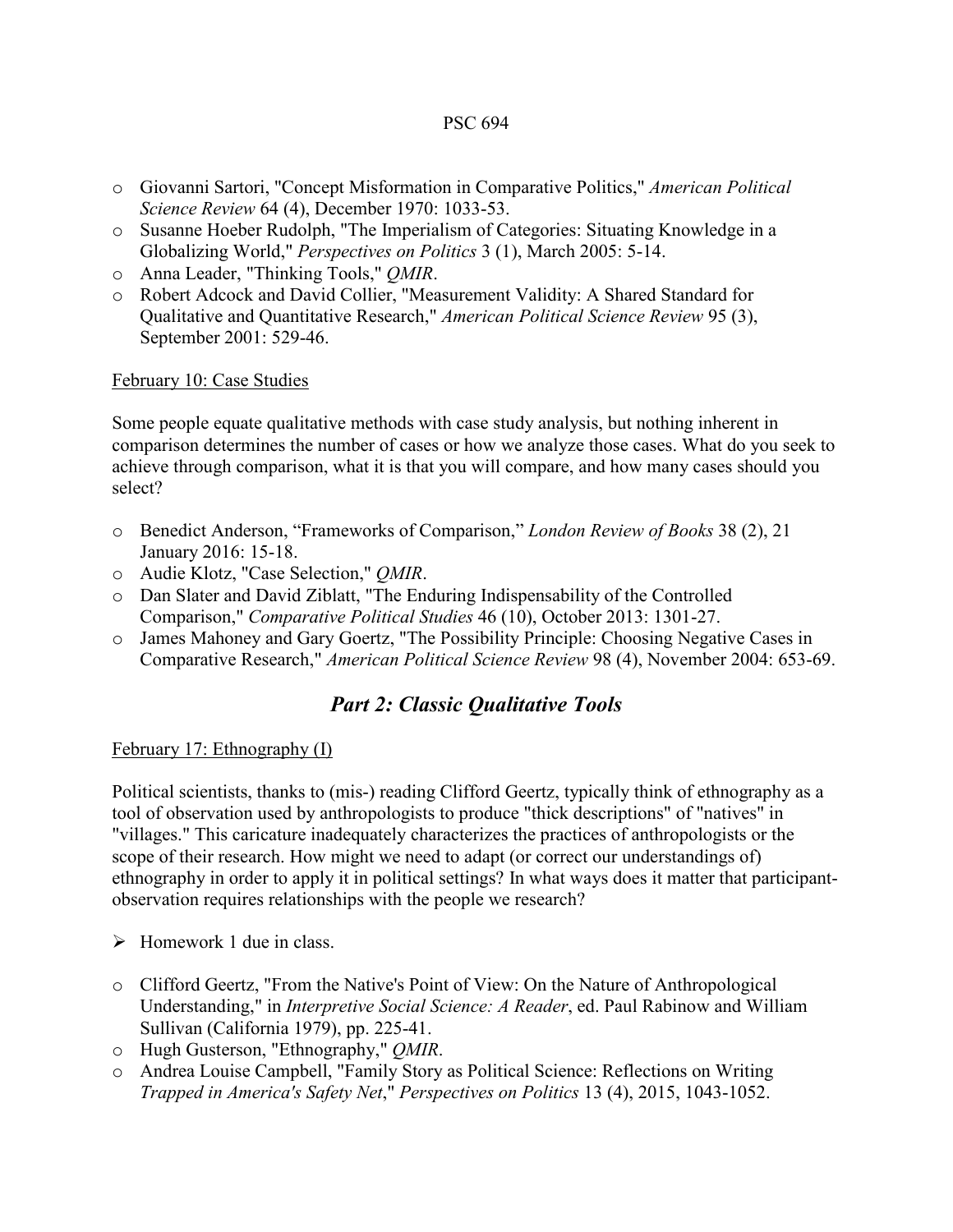## February 24: Ethnography (II)

Along with participant-observation, interviewing is a core tool of ethnography—but also widely used in other types of fieldwork. We will cover commonalities in the use of interviews for diverse purposes and some of the distinctive challenges that face researchers in specific settings.

- $\triangleright$  Homework 2 due in class.
- o Symposium, "Fieldwork, Identities, and Intersectionality," *PS: Political Science and Politics* 42 (2), April 2009: 287-328 – read the Editors' Introduction and the contribution(s) most relevant to your own research.
- o David Morgan, "Focus Groups as a Qualitative Method," in *Focus Groups in Qualitative Research* 2nd ed. (Sage 1997), pp. 8-18.
- o Wendy Luttrell, "'Good Enough' Methods for Life-Story Analysis," in *Finding Culture in Talk: A Collection of Methods*, ed. Naomi Quinn (Palgrave Macmillan 2005), pp. 243-268.

## March 2: Discourse Analysis [I]

Reflecting various strands of theorizing, diverse approaches to textual and non-textual analysis fall under the rubric of discourse. We sample a few here to get a sense of this range.

- o John Berger, *Ways of Seeing* (Viking 1973), pp. 45-64, and video.
- o Iver Neumann, "Discourse Analysis," *QMIR*.
- o Kevin Dunn, "Historical Representations," *QMIR*.
- o Michael Jones and Mark McBeth, "A Narrative Policy Framework: Clear Enough to be Wrong?" *Policy Studies Journal* 38 (2), May 2010: 329-53.

### March 9: Discourse (II)

Analysts can use both quantitative and qualitative methods to gather data from a wide array of verbal and written sources. Rather than defending one or the other approach, we concentrate on bridging the divide between discourse analysis and content analysis.

- $\triangleright$  Homework 3 due in class.
- o Ronald Jepperson and Ann Swidler, "What Properties of Culture Should We Measure?" *Poetics* 22 (4), June 1994: 359-71.
- o Peg Hermann, "Content Analysis," *QMIR*.
- o Susan Thomson, to be determined and posted on BB. Optional: attend talk on March 10.

### March 16: No class—Spring Break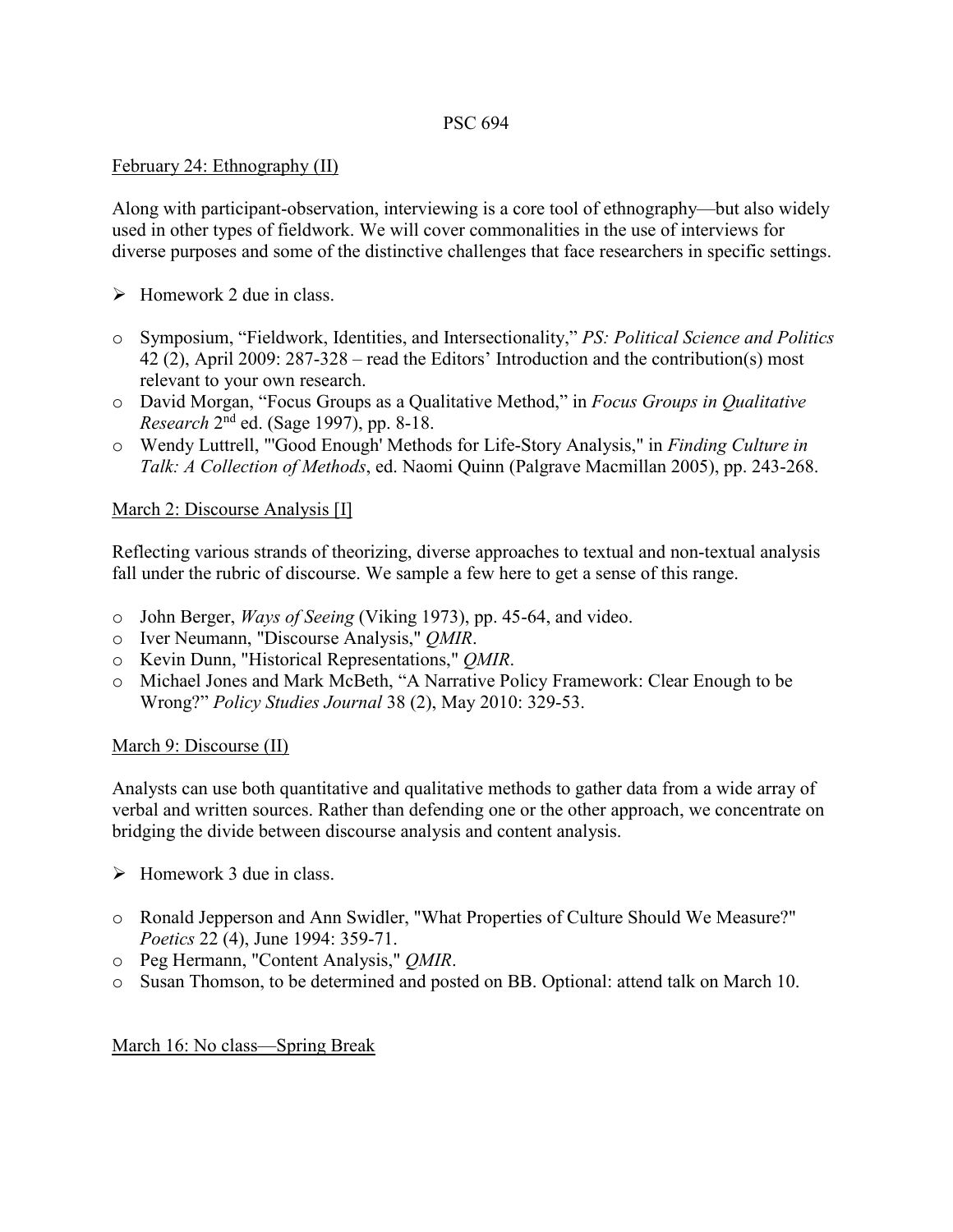## March 23: No class—International Studies Association meeting

In lieu of class, complete basic Institutional Review Board (IRB) certification & submit a copy of the CITI confirmation in my mailbox (100 Eggers) prior to next class. If you have already completed this basic IRB training, you do not need to repeat, just submit your current certification.

Go to the Assignments tab for details and the link. You should allocate a few hours for this task (i.e., reading modules on human subject research and then taking short multiple choice tests). This certification, valid for a few years, will enable you to apply for IRB approval for research involving interviews (either this summer or later).

## March 30: Historiography (I)

Political scientists often take for granted that method for historians means the construction of narratives, based especially on primary sources found by digging around musty archives. Very often we receive no training before going off to "do" historical cases, leaving us woefully unprepared. We start with epistemological contrasts.

- o Watch "The Umbrella Man" (5 min. video linked on BB).
- o Ian Lustick, "History, Historiography, and Political Science: Multiple Historical Records and the Problem of Selection Bias," *American Political Science Review* 90 (3), September 1996: 605-18.
- o Paul Pierson, "Not Just What, but When: Timing and Sequence in Political Processes," *Studies in American Political Development* 14 (1), Spring 2000: 72-92.
- o Giovanni Capoccia and Daniel Kelemen, "The Study of Critical Junctures: Theory, Narrative, and Counterfactuals in Historical Institutionalism," *World Politics* 59 (3), April 2007: 341-69.

## April 6: Historiography (II)

One of the main criticisms of quantitative methods is their reliance on correlation, from which some analysts (too quickly) infer causal significance. Qualitative researchers often stress that their methods better capture causal connections by focusing on processes. Yet capturing processes can be extremely difficult. How can we analyze the sequencing of change, rather than relying upon static structures or behavioral outcomes? We explore three popular approaches: path dependency, process tracing, and genealogy.

- $\triangleright$  Homework 4 due in class.
- o Anna Grzymala-Busse, "Time Will Tell? Temporality and the Analysis of Causal Mechanisms and Processes," *Comparative Political Studies* 44 (9), September 2011: 1267- 97.
- o Jeffrey Checkel, "Process Tracing," *QMIR*.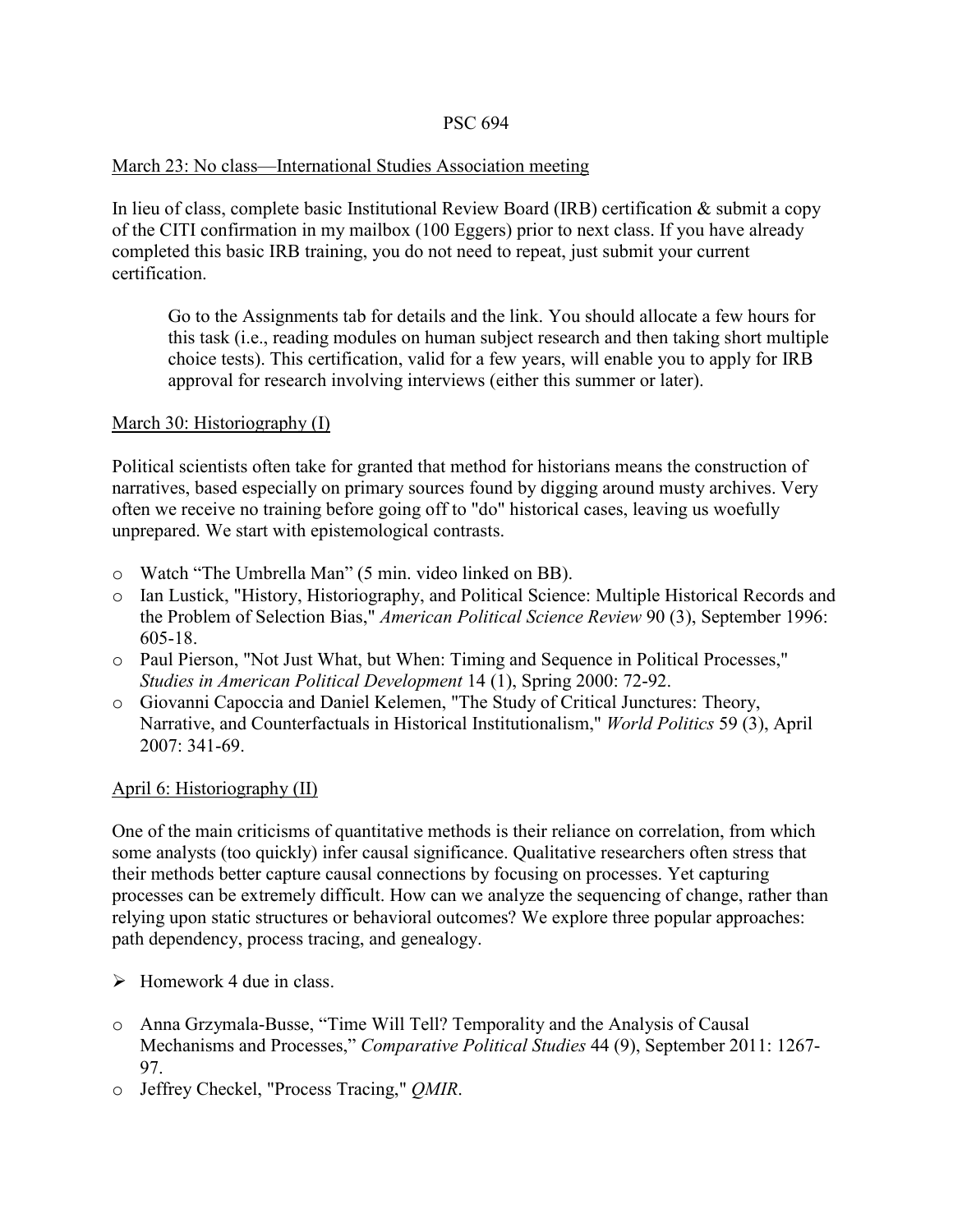o Srdjan Vucetic, "Genealogy as a Research Tool in International Relations," *Review of International Studies* 37 (3), July 2011, 1295-1312.

# *Part 3: Mixing Methods*

## April 13: Reassessing Boundaries

What makes for successful mixing? Is there a fundamental difference between qualitative and quantitative (or formal methods) that needs to be bridged? Or are there other rationales for combining analytical techniques?

- $\triangleright$  Memo 3 due in class.
- o Sharlane Nagy Hesse-Biber, Mixed Methods Research: Merging Theory with Practice (Guilford 2010), ch.3.
- o Evan Lieberman, "Nested Analysis as a Mixed-Method Strategy for Comparative Research," *American Political Science Review* 99 (3), August 2005: 435-452.

## April 20: Boundary-Crossing Methods

Mixing methods often involves using a complementary combination of qualitative and quantitative tools. However, some researchers attempt to merge them, such as QCA, while other techniques, such as agent-based modeling (ABM) and network analysis, do not even fit into such dichotomies.

- $\triangleright$  Memo 4 due in class.
- o Axel Marx, Benoît Rihoux, and Charles Ragin, "The Origins, Development, and Application of Qualitative Comparative Analysis," *European Political Science Review* 6 (1), 2014: 115- 142.
- o Matthew Hoffmann, "Agent Based Modeling," *QMIR*.
- o Roger Gould, "Uses of Network Tools in Comparative Historical Research," in *Comparative Historical Analysis in the Social Sciences*, ed. James Mahoney and Dietrich Rueschemeyer (Cambridge 2003), ch.7

### April 27: Mini-Workshops

Based on thematic clusters, you will share draft proposals in small groups. You should then channel this feedback into revisions as you finalize the proposal for submission.

### May 4: Papers due via TurnItIn link on Blackboard

Contact me in advance if you anticipate trouble meeting this deadline. We can negotiate either a short extension or a formal incomplete.